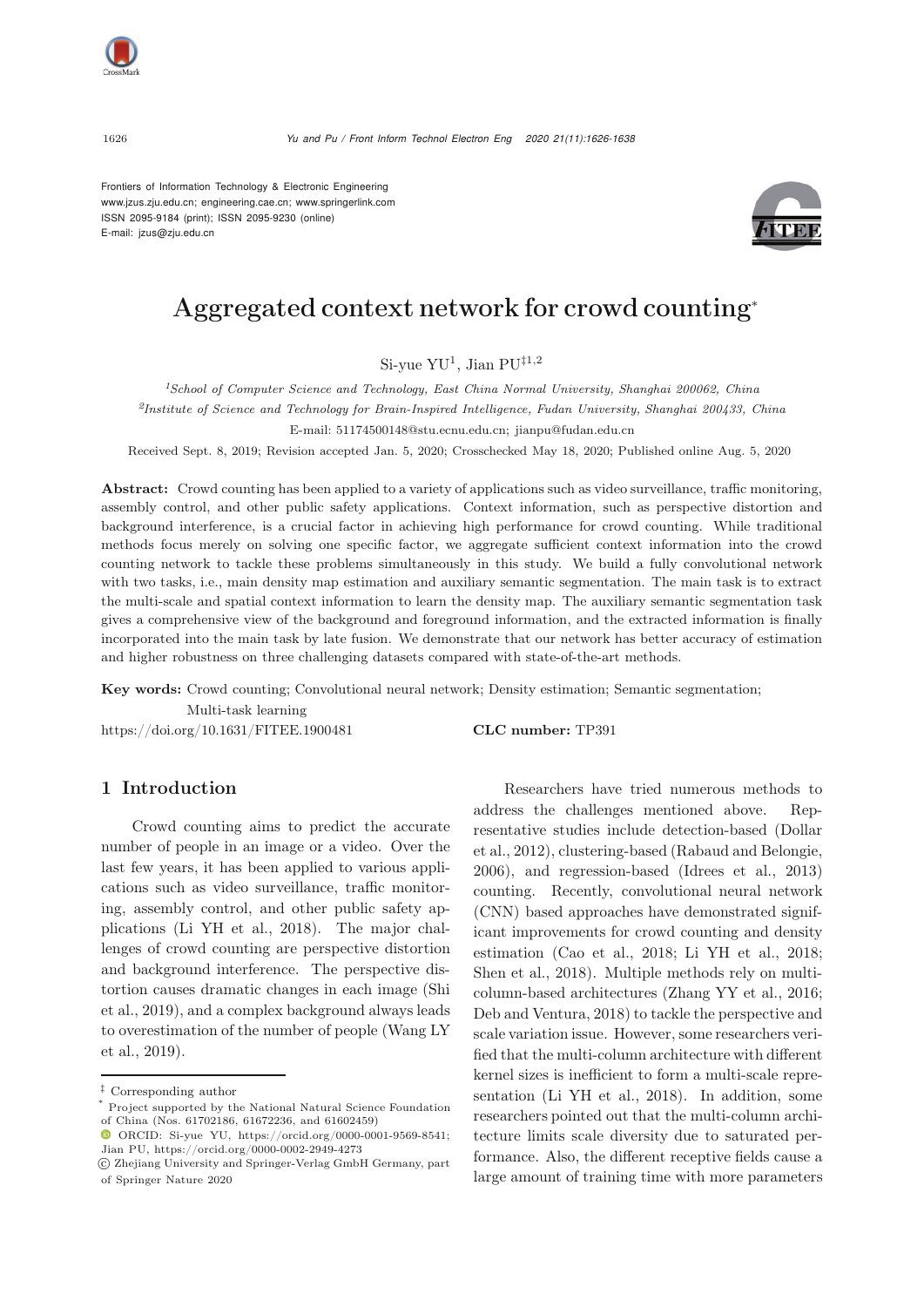[\(Cao et al.](#page-11-3), [2018\)](#page-11-3). To eliminate the interference factors due to highly similar visual effects as pedestrians, we can use the contextual information in images by simulating the human visual system. The network can generate top-down feedback to suppress and correct false density prediction [\(Sam and Babu](#page-12-5), [2018](#page-12-5)).

Inspired by recent advances in multi-task learning for computer vision [\(Pu et al.](#page-12-6), [2014;](#page-12-6) [Ruder](#page-12-7), [2017](#page-12-7)), we introduce an auxiliary task of semantic segmentation for crowd counting, which is used for salient pe[rson](#page-11-6) [segmentation](#page-11-6) [\(Cong et al.](#page-11-5)[,](#page-11-6) [2019b](#page-11-5)[;](#page-11-6) Li CY et al., [2019\)](#page-11-6). The purpose of this auxiliary task is to obtain more global information to compensate for the contextual information for the main task. To this end, we use the dilated convolutional layers to ensure a large receptive field, and thus to generate high-quality density maps. We also apply global average-pooling to capture the global contextual information [\(Chen LC et al., 2017](#page-11-7)). Finally, the semantic segmentation mask is incorporated into the main task by late fusion. Distinct from previous crowd segmentation, we use a two-branch fully convolutional network instead of hand-crafted representations [\(Chen K et al., 2012](#page-11-8)) without additional perspective maps.

We propose a novel multi-task aggregated context counting network (ACCNet) to learn density map estimation and foreground-background segmentation simultaneously. ACCNet is an end-to-end fully convolutional network supporting arbitrary input size. For the main crowd counting task, we use nine convolutional layers from conv1\_2 to conv4\_3 of a fine-tuned VGG-16. We propose a multi-column block (MCB) in ACCNet to resolve the scale variation problem with stride = 2 of MCB but with the same kernel size for each column. This alternation is a crucial factor in obtaining rich spatial information to tackle the perspective distortion issue. We add a skip connection between the processed output of fine-tuned VGG-16 and the features learned by MCB to provide more scale information. For the auxiliary task, we design a two-branch fully convolutional network to capture global context information for efficient semantic segmentation.

The main contributions of this work are summarized as follows:

1. We propose a novel fully convolutional multitask network to learn density map estimation and semantic segmentation jointly and efficiently. In the main task, to solve the perspective issue more efficiently, the MCB with four columns and altered stride length is crucial in obtaining rich spatial information. Also, there is a skip connection to tackle scale variations. In the auxiliary task, the designs of the two-branch network and global average-pooling are the key points for capturing the global contextual information.

2. In the experiments on three benchmark datasets, we demonstrate that the proposed ACCNet is better than or comparable to the state-of-the-art methods.

3. Ablation studies on benchmark datasets further verify the effectiveness of the auxiliary semantic segmentation network.

# 2 Related work

There have been a variety of approaches addressing the problem of crowd density estimation or crowd counting. Existing methods for such applications can be roughly categorized into the following three classes [\(Loy et al., 2013](#page-11-9)): detectionbased, regression-based, and density estimation based methods. Due to the rapid progress in deep learning [\(Cheng et al.](#page-11-10), [2018](#page-11-10)), we also review the recently developed deep neural network based methods for crowd counting.

#### 2.1 Detection-based methods

Detection-based methods are usually intuitive by applying a moving window to detect pedestrians [or](#page-12-8) [body](#page-12-8) [parts](#page-12-8) [\(Dollar et al.](#page-11-1)[,](#page-12-8) [2012](#page-11-1)[;](#page-12-8) Sindagi and Patel, [2018\)](#page-12-8). Training classifiers for the whole body is one straightforward method using lowlevel features, such as histograms of oriented gradient (HOG) [\(Dalal and Triggs, 2005](#page-11-11)) and Haar wavelets [\(Viola and Jones](#page-12-9), [2004](#page-12-9)). Though successful for low-density crowds' images, most of these methods fail to deal with high-density crowds' images, since targeted pedestrians are severely obscured. As a remedy, researchers try to estimate the number of body parts using head- or shoulder-like detectors for crowd scenes analysis [\(Li M et al., 2008\)](#page-11-12). However, these methods are designed mostly for some specific scenes, and cannot be easily applied to generalized datasets.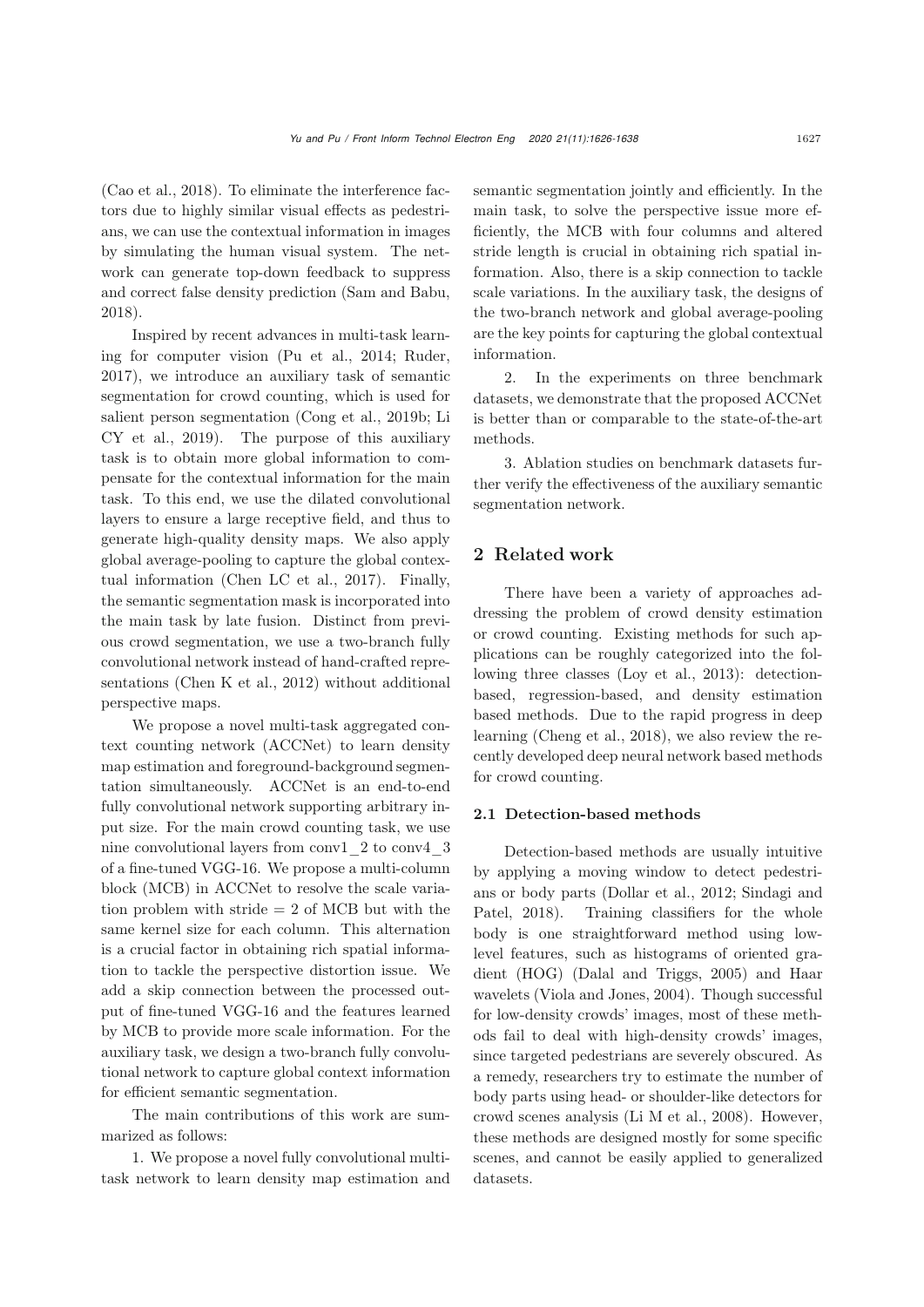#### 2.2 Regression-based methods

To tackle the scenes with severe occlusions, some methods try to count by regression. Features such as edge features, foreground features, gradient features, and texture are first independently extracted from images or image patches. Afterward, the relationship between these features and the crowd co[unt](#page-11-13) [is](#page-11-13) [learned](#page-11-13) [by](#page-11-13) [regression](#page-11-13) [\(](#page-11-13)Chan and Vasconcelos, [2012](#page-11-13)). It was suggested that a single feature or detection method is not reliable in obtaining a precise number for highly congested scenes, especially for severe occlusion, perspective, and low-resolution scenes [\(Idrees et al., 2013\)](#page-11-2). Therefore, several kinds of features are extracted using different approaches and then fused to form a comprehensive feature for crowd counting [\(Idrees](#page-11-2) et al., [2013](#page-11-2)). Recently, fully convolutional networks are also used to extract the foreground features [\(Long et al., 2015](#page-11-14)).

#### 2.3 Density estimation based methods

Density estimation is associated with crowd counting, where each pixel of the corresponding density map indicates the number of people. Compared with direct counting of the number, the density estimation based method can preserve more spatial information of crowd scenes. To leverage more density information, [Lempitsky and Zisserman](#page-11-15) [\(2010\)](#page-11-15) suggested learning a linear mapping between features in the local patches and corresponding object density maps. By estimating image density, the number of objects in the images is obtained by the integral over the density map without explicitly detecting or localizing the target objects. Following similar approaches, [Rodriguez et al.](#page-12-10) [\(2011](#page-12-10)) improved the performance of head detection. Furthermore, since linear mapping is difficult to learn, [Pham et al.](#page-12-11) [\(2015](#page-12-11)) proposed to learn a non-linear mapping using random forest regression between the local patch and density maps.

#### 2.4 CNN-based methods

Deep convolutional neural networks (CNNs) are currently the state-of-the-art approaches [\(Cao et al.](#page-11-3), [2018](#page-11-3); [Li YH et al., 2018;](#page-11-0) [Shen et al.](#page-12-3), [2018](#page-12-3)), and many CNN-based approaches have been introduced to predict [the](#page-12-12) [density](#page-12-12) [map](#page-12-12) [for](#page-12-12) [crowd](#page-12-12) [counting.](#page-12-12) Wang C et al. [\(2015\)](#page-12-12) adopted a basic convolutional structure, which is an end-to-end deep CNN regression model

for counting people from images in extremely dense crowds [based](#page-12-13) [on](#page-12-13) [the](#page-12-13) [AlexNet](#page-12-13) [framework.](#page-12-13) Walach and Wolf [\(2016\)](#page-12-13) proposed the basic CNNs with layered boosting and selective sampling.

Particularly, to overcome perspective distortions and scale variations, researchers have developed various kinds of models with different network structures. The counting method combines a deep network with a shallow network to tackle scale variations across images [\(Boominathan et al.](#page-11-16), [2016\)](#page-11-16). Multi-column counting networks are found to be useful in solving variations in the people scale originating from the perspective effect [\(Zhang YY et al.](#page-12-4), [2016](#page-12-4)). Recently, using a similar multi-column structure, Switch-CNN trains a classifier to relay the particular input patches to the optimal regressor from multi-column regressors [\(Sam et al.](#page-12-14), [2017\)](#page-12-14). The aggregated multi-column dilated convolution network (AMDCN) uses dilated filters to construct an aggregati[on](#page-11-4) [module](#page-11-4) [in](#page-11-4) [a](#page-11-4) [multi-column](#page-11-4) [CNN](#page-11-4) [\(](#page-11-4)Deb and Ventura, [2018](#page-11-4)). In this work, unlike the common significance of multi-column, we use the multi-column architecture with the same kernel size for each column. Furthermore, we change the stride length from one to two. Such alternation in the multi-column block can encode richer spatial information, which is beneficial to solving the problem of perspective distortion.

Contextual information has been proved useful in pr[edicting](#page-12-15) [both](#page-12-15) [the](#page-12-15) [local](#page-12-15) [and](#page-12-15) [global](#page-12-15) [counts.](#page-12-15) Shang et al. [\(2016](#page-12-15)) proposed to learn the counting task by incorporating local regions and the overall images. Recently, a CNN structure using high-level prior information is presented to improve the crowd counting performance while learning to classify crowds into several groups [\(Sindagi and Patel](#page-12-16), [2017a](#page-12-16)). Instead of learning a sophisticated density level classifier for the auxiliary task, we design a two-branch network that uses dilated convolutional layers and global average pooling. For the main crowd counting task, the network can provide a sufficient receptive field with global context information to compensate for the contextual information.

# 3 Proposed aggregated context counting network

In this section, we present the proposed AC-CNet in detail. ACCNet is a multi-task network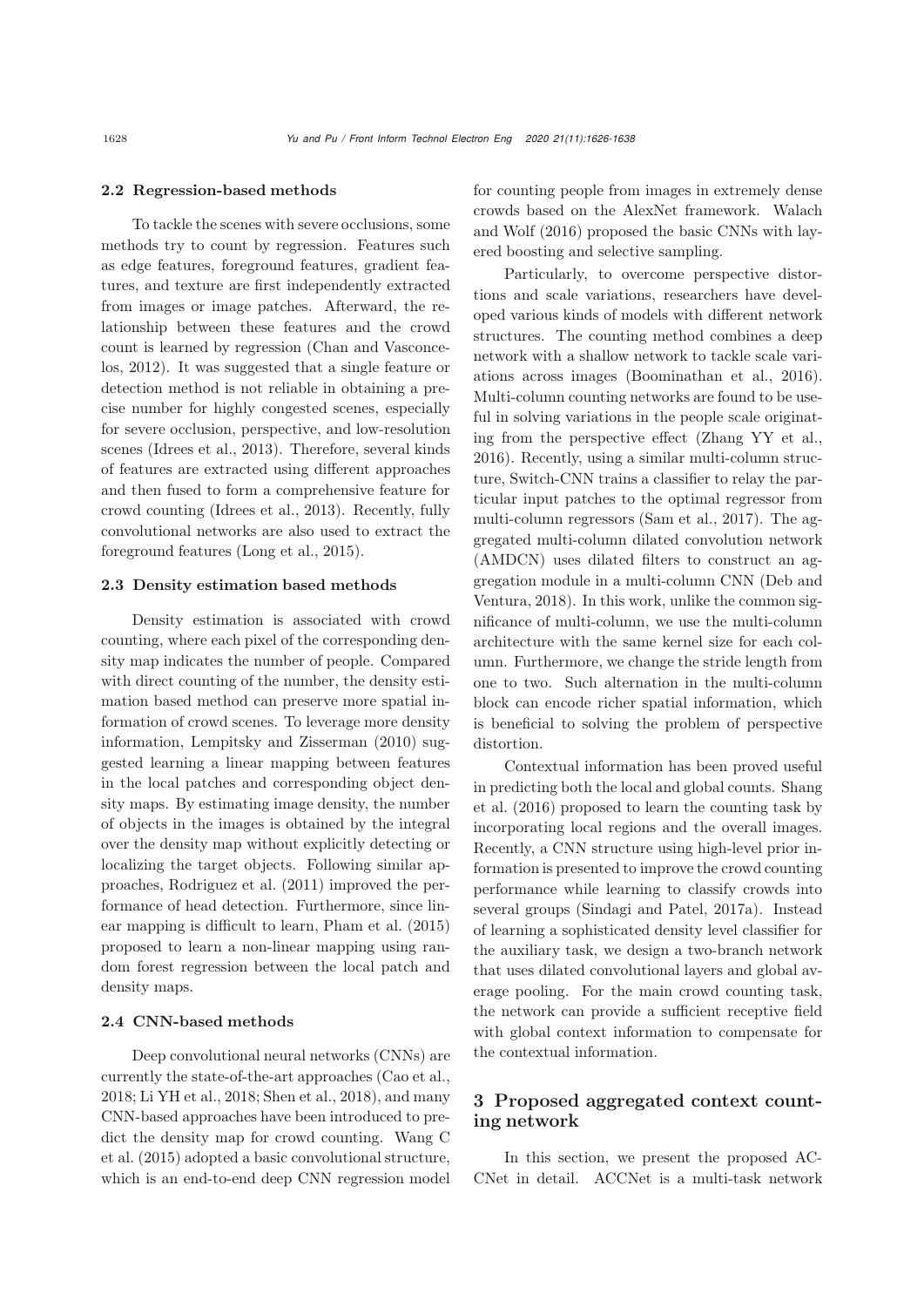with parameters shared by some of the convolutional layers. The main task is to generate high-quality density maps without losing resolution, and thus to predict crowd counting accurately. The auxiliary task is foreground-background segmentation to acquire global contextual information. It can reduce false predictions caused by background interference and further improve the performance of density map estimation and crowd counting.

The structure of ACCNet is shown in Fig. [1.](#page-3-0) A fine-tuned visual geometry group (VGG) network is used first to extract low-level image features, followed by two tasks, one for density map estimation and the other for foreground-background segmentation. Finally, the semantic segmentation mask is integrated into the main pathway by late fusion.

### 3.1 Shared convolutional layers

[Inspired](#page-11-0) [by](#page-11-0) [Zhang YY et al.](#page-12-4) [\(2016](#page-12-4)[\)](#page-11-0) [and](#page-11-0) Li YH et al. [\(2018](#page-11-0)), we build the model using part of VGG-16. Instead of using a pre-trained model, we prefer learning from scratch, and adopt nine convolutional layers (from conv1\_2 to conv4\_3) of the VGG-16 network. For three max-pooling layers of the original VGG-16 network, we remove the first and third pooling layers and keep only the second max-pooling layer to maintain sufficient invariance and generate high-quality density maps. As a remedy, we use a  $1 \times 1$  convolutional layer after conv4 3. We also adopt a dilated convolutional layer instead of maxpooling to enlarge the receptive field and extract deeper information.

#### <span id="page-3-1"></span>3.2 Density map estimation

One major difficulty in density map estimation is perspective distortion [\(Sindagi and Patel, 2018\)](#page-12-8), which generates scale variations even in a single image. The perspective problem is caused by the geometry and depth information [\(Cong et al., 2019a\)](#page-11-17) in the image and the spatial context information. In this study, the four columns of a convolutional layer with stride  $= 2$  in MCB are enough to extract rich spatial information for density estimation. The appropriate stride enables to capture more receptive fields, and the mode of multi-column enables to capture more context information. Various kinds of methods have been proposed to tackle the perspective and scale issues (Fig. [2\)](#page-4-0). MCB in Fig. [2a](#page-4-0) can provide flexible receptive fields across multiple columns but result in a large amount of training time with more parameters. Some research [\(Li YH et al.](#page-11-0), [2018](#page-11-0); [Shen et al.](#page-12-3), [2018](#page-12-3)) found that the effect of multicolumn design on multi-scale information extraction is weak. The Skip-Net in Fig. [2b](#page-4-0) can extract multiscale features by receptive fields of different sizes. It can connect low- and high-level features and obtain more accurate scale information. However, the joint features should be carefully chosen; inappropriate



#### <span id="page-3-0"></span>Fig. 1 Overview of ACCNet for density map estimation and semantic segmentation

Cube represents convolutional neural network (CNN) feature maps. The blue cube represents a traditional convolutional layer, and the khaki cube represents a dilated convolutional layer with dilation rate = 2. The numbers above cubes denote the corresponding numbers of channels. For the semantic segmentation task, batch normalization layers are applied after convolutional layers. ReLU as a nonlinear activation function is used after convolution layers. MP, GAP, and UP indicate max-pooling, global average-pooling, and upsampling, respectively. References to color refer to the online version of this figure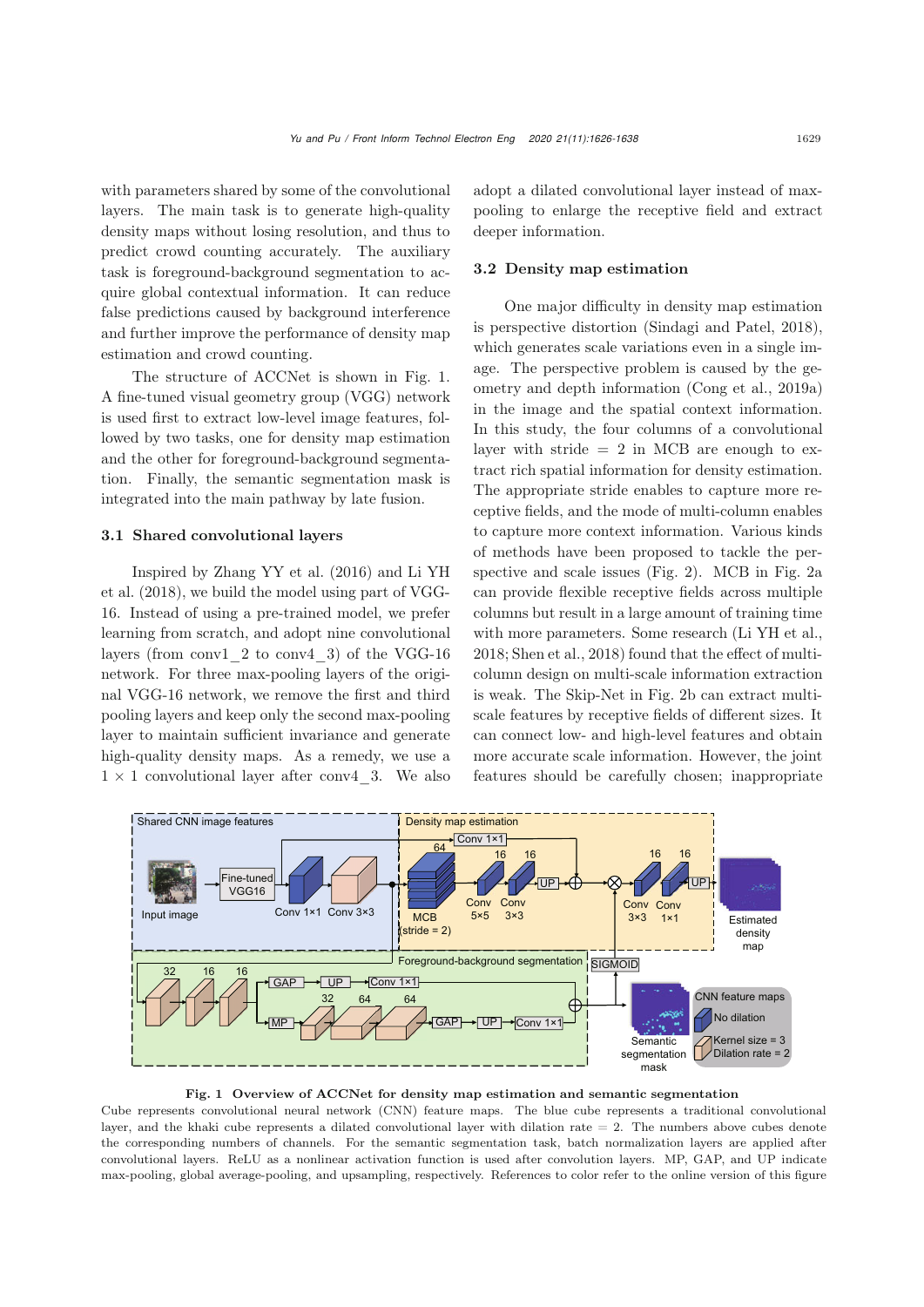

<span id="page-4-0"></span>Fig. 2 Different multi-scale architectures: (a) multicolumn block; (b) Skip-Net; (c) multi-scale input

connection may lead to performance degradation. The multi-scale network in Fig. [2c](#page-4-0) accepts several scales of input images to deal with scale variation. However, for images with low resolution, the quality of scaling image patches cannot be guaranteed. Scaling image patches might corrupt the distribution of input images (Wang [LY et al.](#page-12-17), [2018](#page-12-17)).

In this study, we combine the merits of MCB and Skip-Net to tackle perspective distortion in crowd scenes. We first adopt MCB with the same kernel size of each column. We set stride  $= 2$  for each convolutional layer in MCB to gain rich spatial context information. Kernels of non-uniform size after MCB are applied to achieve robust performance. To capture more scale information, we add a skip connection between the interpolated features and the final output of the fine-tuned VGG-16. We map the connected feature to a preliminary density map by subsequent convolutional layers. To compensate for the downsampling effect, we use bilinear interpolation to generate the full-resolution density map.

#### 3.3 Foreground-background segmentation

The primary goal of the auxiliary task is to provide global context information to boost the main task of crowd counting. Similar to crowd counting, semantic segmentation also requires rich spatial details and semantic information. Instead of obtaining a fine-grained segmentation [\(He et al., 2018](#page-11-18)) to distinguish buildings, trees, and person, our task focuses on person segmentation [\(Huang JH et al., 2](#page-11-19)[020\)](#page-11-14) and enhancement of person saliency [\(Cong et al.](#page-11-20), [2018](#page-11-20), [2019c](#page-11-21)). To this end, we regard the crowd as foreground and the rest of the region as background, to segment the foreground from the background to extract enough information about the person.

[Unlike](#page-12-18) [traditional](#page-12-18) [crowd](#page-12-18) [segmentation](#page-12-18) [\(](#page-12-18)Xie et al., [2014;](#page-12-18) [Zhu and Peng, 2016](#page-12-19)), instead of using hand-crafted representations and methods by graph or the boosting algorithm, we propose a twobranch fully convolutional network. Different from the well-known fully convolutional network (Long et al., [2015\)](#page-11-14) for semantic segmentation, however, we use dilated convolutional layers to increase the network receptive field without an exponential increase of the number of parameters. The replacement of convolutional layers can aggregate diverse contextual information and keep the spatial resolution of the feature map [\(Chen LC et al.](#page-11-22), [2018\)](#page-11-22). The batch normalization layer is applied with a dilated convolutional layer to avoid the vanishing of the gradient.

Inspired by the importance of contextual effects in semantic segmentation [\(Chen LC et al., 2017\)](#page-11-7) and related works about multi-scale methods [\(Peng et al.](#page-12-20), [2018](#page-12-20)), we adopt global average-pooling (GAP) to acquire global contextual information. Then by the use of bilinear interpolation, we upsample the feature to the desired resolution. After that, we reduce the dimension of the feature map by a  $1 \times 1$  convolutional layer. The above is related to the single branch of our proposed segmentation network. The other branch uses max-pooling (MP) to encode rich spatial details. The final segmentation map obtained by the sigmoid function is applied to the main pathway for further fusion. A series of convolutional layers are used to transform the feature map, and the estimated density map and crowd count are obtained.

### 3.4 Objective function

In terms of the density estimation task, we measure the difference between the generated density map and the ground truth using the traditional Euclidean distance. The objective function is

$$
L_D(\theta) = \frac{1}{2N} \sum_{i=1}^{n} \left\| F_d(X_i; \theta) - F_i^{\text{gt}} \right\|_2^2, \qquad (1)
$$

where N is the number of training samples, and  $\theta$  is the network parameter of ACCNet.  $F_d(X_i; \theta)$  indicates the generated density map learned from ACC-Net with parameters  $\theta$ .  $F_i^{\text{gt}}$  represents the ground truth density map of the input image  $X_i$ .

The auxiliary task for foreground-background segmentation is a pixel-level classification problem. We use binary cross-entropy for this task. The probability of the foreground  $S_{\text{Seg}}^i$  (foreground) cor-<br>recovariant to the input image  $Y$  is given by responding to the input image  $X_i$  is given by

$$
S_{\text{Seg}}^{i}(\text{foreground}) = \hat{y}_{i} = \frac{1}{1 + e^{-p_{i}}},\qquad(2)
$$

where  $p_i$  is the pixel value of segmentation map  $S_{\rm Seg}^i$  . Therefore, the complementary probability of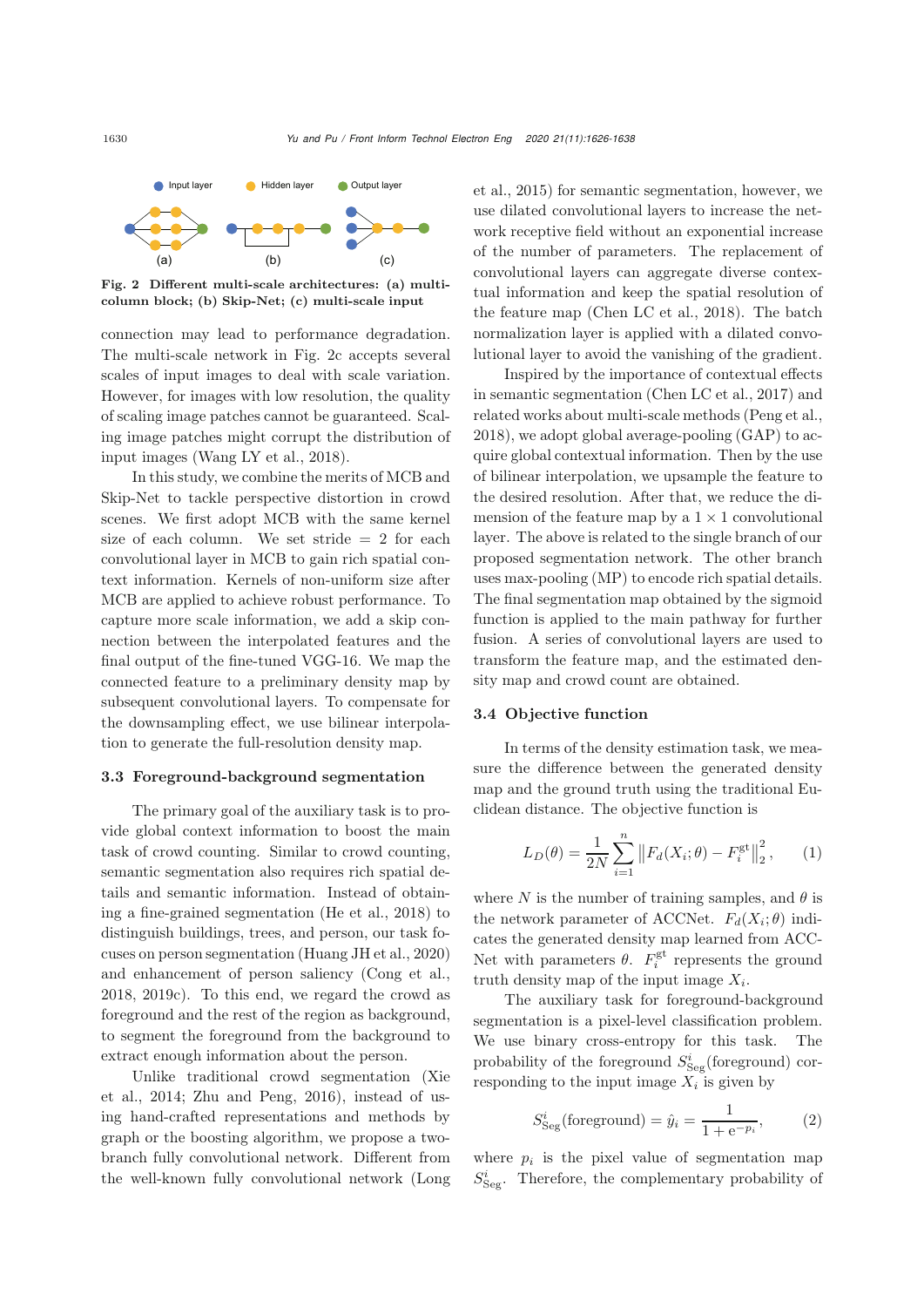the background  $S^i_{\text{Seg}}(\text{background})$  is given by

$$
S_{\text{Seg}}^{i}(\text{background}) = 1 - \hat{y}_{i}.
$$
 (3)

Denote the ground truth segmentation map for the input image  $X_i$  by  $gt_i$ , and then the segmentation loss is formed as

$$
L_S = -\frac{1}{N} \sum_{i=1}^{n} \left[ g t_i \log \hat{y}_i + (1 - gt_i) \log(1 - \hat{y}_i) \right].
$$
\n(4)

We combine density map estimation loss  $L_D$  and segmentation loss  $L_S$  by a proportionality coefficient of  $\lambda$ . Therefore, the final loss is given by

$$
L = L_D + \lambda L_S. \tag{5}
$$

The weight of density map estimation loss is set to be higher than that of the segmentation loss, since we require the former have more influence during training. Besides, in our experiments, we found that  $L_D$  is a few orders of magnitude smaller than  $L_S$ . To achieve a more accurate density map estimation,  $\lambda$ is set to 0.01 in the final loss for all experiments.

### 4 Implementation details

### 4.1 Ground truth generation

Since we have merely the head number and the labeled coordinate of each head for most datasets, we first introduce the process of ground truth generation for the crowd counting task and semantic segmentation task.

Numerous methods have been proposed to generate the ground truth density map according to the labeled coordinate of the heads. The Gaussian kernel density centered on the locations of the provided points is [the](#page-11-15) [most](#page-11-15) [famous](#page-11-15) [method](#page-11-15) [\(](#page-11-15)Lempitsky and Zisserman, [2010\)](#page-11-15). In recent years, researchers found that perspective normalization is of great importance in creating the ground truth density map. Zhang C et al. [\(2015](#page-12-21)) proposed a human-shaped Gaussian kernel with two parts, i.e., the head and the body. Density maps via geometry-adaptive kernels were propose[d](#page-12-4) [to](#page-12-4) [tackle](#page-12-4) [highly](#page-12-4) [crowded](#page-12-4) [scenes](#page-12-4) [\(](#page-12-4)Zhang YY et al., [2016;](#page-12-4) [Li YH et al.](#page-11-0), [2018;](#page-11-0) [Wang LY et al.](#page-12-17), [2018](#page-12-17)).

We use the geometry-adaptive kernels proposed by [Zhang YY et al.](#page-12-4) [\(2016\)](#page-12-4) to generate the ground truth density map  $F(x)$  as follows:

$$
F(x) = \sum_{i=1}^{N} \delta(x - x_i) \cdot G_{\sigma_i}(x), \tag{6}
$$

where  $\sigma_i = \beta \overline{d_i}$ ,  $\beta$  is a constant term coefficient. For each annotated head at pixel  $x_i$ , we represent the pixel as a delta function  $\delta(x - x_i)$ . To generate the density map, we convolve  $\delta(x - x_i)$  with a filter template  $G_{\sigma_i}$ . The parameter  $\sigma_i$  denotes the standard deviation of the Gaussian kernel, chosen according to the average distance  $\bar{d}_i$  of k nearest neighbors to each targeted object  $x_i$ . Follow-ing [Zhang YY et al.](#page-12-4)  $(2016)$ , we set  $k = 3$  and  $\beta = 0.3$ . For sparse crowd scenes, i.e., the Shang-haitech Part B dataset [\(Zhang YY et al.](#page-12-4), [2016\)](#page-12-4) and UCSD dataset [\(Chan et al., 2008](#page-11-23)), we generate the ground truth density maps by annotating every person with a fixed parameter  $\sigma_i = 4$ .

For the semantic segmentation task, we generate the ground truth label according to the generated ground truth density map. As mentioned before, each pixel in the corresponding density estimation map represents the number of people. In the part of the input image with a person's presence, the pixel value varies between zero and one, and all values sum to one. Unlike the property of density values, the benefit of semantic segmentation is binary classification. The pixel intensity of the ground truth density map greater than zero is set as the foreground, and the rest of the pixels are considered as background.

#### 4.2 Training and evaluation details

Considering a dataset with various resolutions and downsampling operations in ACCNet, we need to ensure that the  $x$  and  $y$  coordinates of images are both multiples of four. For instance, the original image resolutions of the UCSD dataset are all 158 *×* 238, and we resize them to  $160 \times 240$ .

Note that we do not employ any data augmentation method (i.e., patch cropping or mirroring) to approximate the original distribution. Since only one max-pooling layer is applied in ACCNet, there is very little loss of context information. Therefore, the performance of our network can hardly be improved by traditional data augmentation methods. In Section [6.1,](#page-8-0) we compare the performance of AC-CNet with and without data augmentation. For the UCF CC 50 dataset, we randomly select 40 images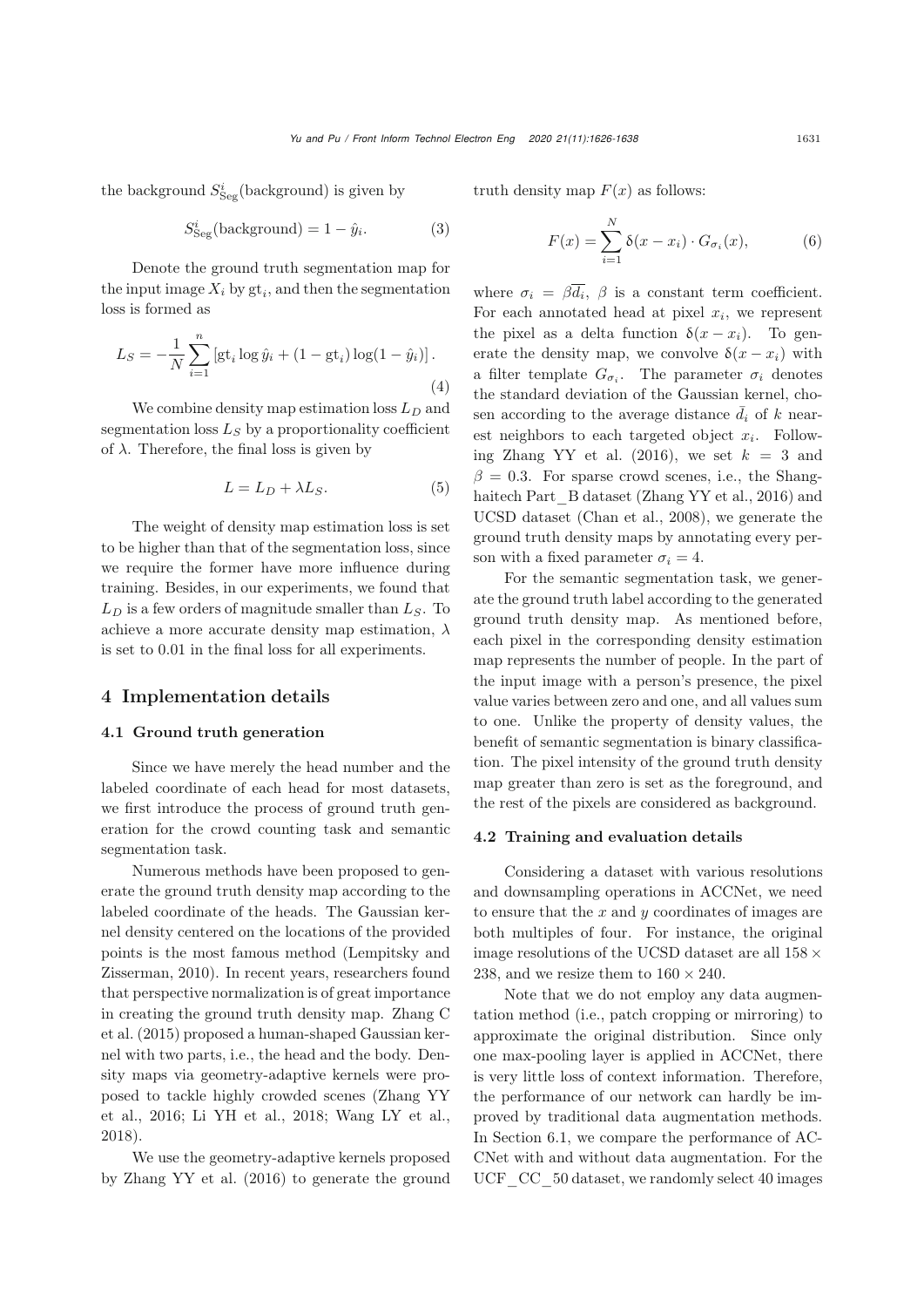for training, and the remaining 10 images for testing. The datasets are divided into a training set and a testing set. If without specific descriptions, 80 percent of images in the training set is used for training, and the remaining images are used as the validation set for model selection. We report the performance of the UCSD dataset using two frequently used splitting methods.

The network parameters are initialized by Gaussian distribution with zero mean and 0.01 standard deviation. We start from scratch and set the initial learning rate at 10*−*5, and decrease it by half every 60 epochs. ACCNet is trained end to end by an Adam optimizer using Pytorch [\(Paszke et al., 2017\)](#page-12-22). We report the performance at the  $500<sup>th</sup>$  epoch. The experiments are implemented on one GeForce<sup>®</sup> GTX 1080 Ti.

In the testing stage, we compare the performance of our model with that of state-of-the-art methods by the mean absolute error (MAE) and mean squared error (MSE). For  $N$  test images, the metrics are defined as

$$
MAE = \frac{1}{N} \sum_{i=1}^{N} |C_i - C_i^{\text{gt}}|, \tag{7}
$$

MSE = 
$$
\sqrt{\frac{1}{N} \sum_{i=1}^{N} |C_i - C_i^{\text{gt}}|^2}
$$
, (8)

where  $C_i^{\text{gt}}$  is the ground truth crowd number of image  $X_i$ , and  $C_i$  denotes the estimated counting number. Generally speaking, MAE represents the accuracy of estimation, and MSE represents the robustness of the model for crowd density estimation.

# 5 Experimental results

In this section, we report the performance comparison between ACCNet and state-of-the-art methods on three benchmark datasets [\(Chan et al., 2008;](#page-11-23) [Idrees et al.](#page-11-2), [2013](#page-11-2); [Zhang YY et al., 2016](#page-12-4)). The image samples of these datasets are illustrated in Fig. [3.](#page-6-0) Note that the scene, number of crowds, and camera perspective vary dramatically from dataset to dataset.

#### 5.1 ShanghaiTech dataset

We first compare the prediction performance on the ShanghaiTech dataset [\(Zhang YY et al.](#page-12-4), [2016\)](#page-12-4).



Fig. 3 Sample images from three benchmark datasets: (a) ShanghaiTech Part\_A; (b) ShanghaiTech Part  $B$ ; (c) UCSD; (d) UCF CC 50

<span id="page-6-0"></span>This dataset contains 1198 annotated images with a total of 330 165 persons with head center annotations. It involves two subsets: Part\_A contains 482 images at various resolutions and Part\_B contains 716 images with a fixed resolution 768 *×* 1024. Part A has more massive density scenes with an average number of 503 persons per image as compared to Part\_B with an average of 123. Consistent with [Zhang YY et al.](#page-12-4) [\(2016\)](#page-12-4), we divide the images into training and testing sets. We use the geometryadaptive Gaussian method for Part\_A and fix the spread parameter for Part B. As shown in Table [1,](#page-7-0) for the Part\_A dataset, ACCNet has increased by 15.06% compared with ACSCP [\(Shen et al.](#page-12-3), [2018\)](#page-12-3) in terms of MAE; for the Part\_B dataset, our approach achieves the best MAE and MSE.

## 5.2 UCSD dataset

The UCSD dataset [\(Chan et al., 2008\)](#page-11-23) is recorded from a video sequence at 10 frames/s in a campus scene. It has a total of 2000 images with a resolution of 158 *×* 238. The crowd count ranges from 11 to 46. The ground-truth annotation, regionof-interest (ROI), and perspective map of the scene are provided. The perspective information provided by the dataset can be used to normalize the features based on the weight scaling corresponding to reality. Since people closer to the camera appear larger than those far away, the features of closer people in perspective information account for a smaller portion. To incorporate perspective information, we divide the two-dimensional (2D) Gaussian of each person by the perspective value to generate the ground truth density map. The use of perspective information is described in Section [6.2.](#page-9-0) Here we fix the spread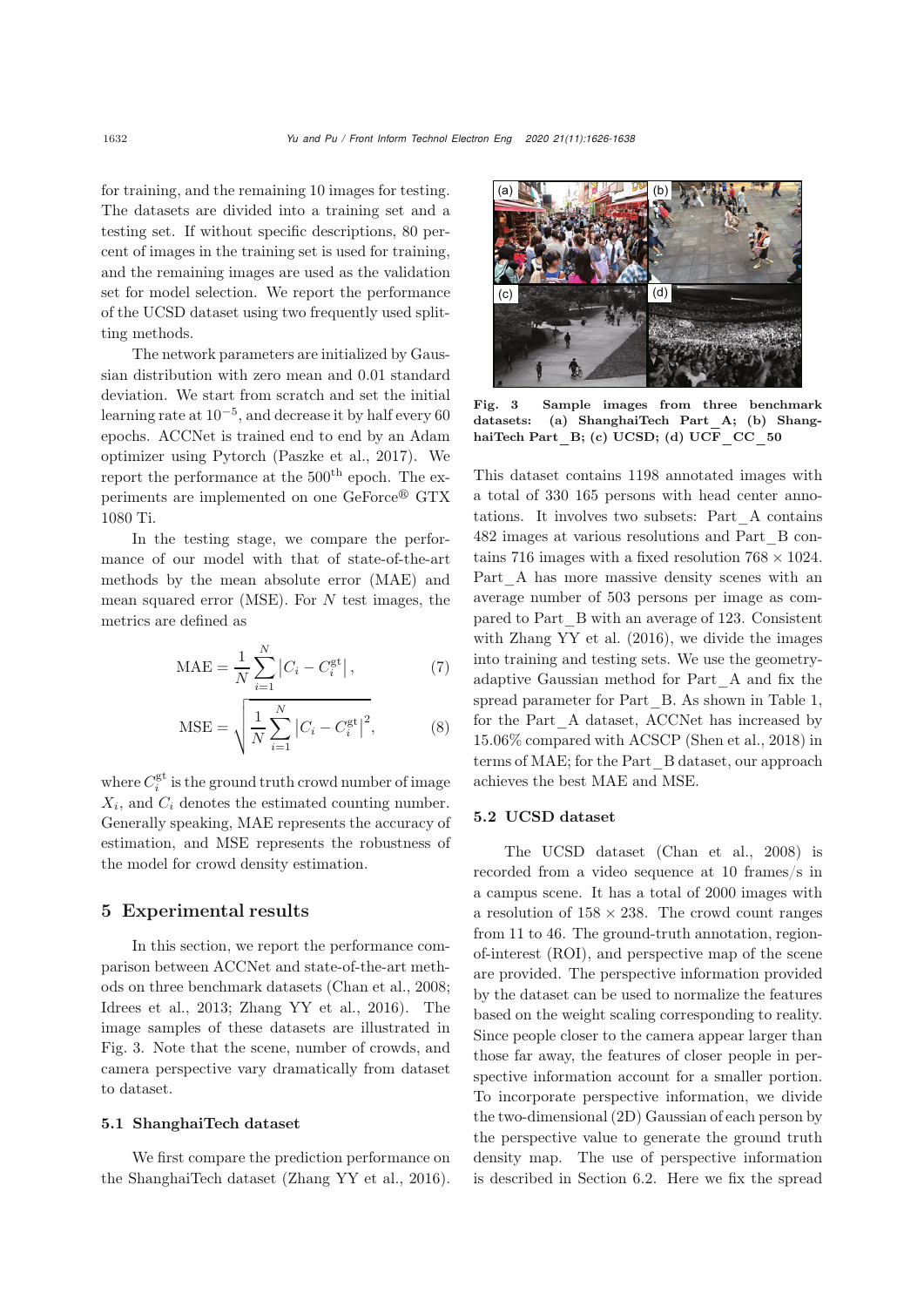| Method                                  |        | MAE    | <b>MSE</b> |        |  |
|-----------------------------------------|--------|--------|------------|--------|--|
|                                         | Part A | Part B | Part A     | Part B |  |
| Zhang C et al. $(2015)$ 's              | 181.8  | 32.0   | 277.7      | 49.8   |  |
| MCNN (Zhang YY et al., 2016)            | 110.2  | 26.4   | 173.2      | 41.3   |  |
| Switching-CNN (Sam et al., 2017)        | 90.4   | 21.6   | 135.0      | 33.4   |  |
| CP-CNN (Sindagi and Patel, 2017b)       | 73.6   | 20.1   | 106.4      | 30.1   |  |
| Cascaded-MTL (Sindagi and Patel, 2017a) | 101.3  | 20.0   | 152.4      | 31.1   |  |
| Sam and Babu (2018)'s                   | 97.5   | 20.7   | 145.1      | 32.8   |  |
| IG-CNN $(Sam et al., 2018)$             | 72.5   | 13.6   | 118.2      | 21.1   |  |
| ACSCP (Shen et al., 2018)               | 75.7   | 17.2   | 102.7      | 27.4   |  |
| CSRNet (Li YH et al., 2018)             | 68.2   | 10.6   | 115.0      | 16.0   |  |
| Huang SY et al. $(2018)$ 's             |        | 20.2   |            | 35.6   |  |
| ACCNet (ours)                           | 64.3   | 8.7    | 104.1      | 13.6   |  |

<span id="page-7-0"></span>Table 1 Performance comparison with state-of-the-art methods on the ShanghaiTech dataset

MCNN: multi-column convolutional neural network; CP-CNN: contextual pyramid CNN; MTL: multi-task learning; IG-CNN: incrementally growing CNN; ACSCP: adversarial cross-scale consistency pursuit; CSRNet: congested scene recognition network; ACCNet: aggregated context counting network. Best performance is shown in bold

parameter to generate ground truth density maps and use ROI to constrain the testing area without the use of perspective information.

There are two methods to split the data into training and testing sets. First, following the setting in [Chan et al.](#page-11-23) [\(2008](#page-11-23)), we select 800 frames from 600 to 1399 as the training set and the remaining 1200 frames as the testing set. Such a setting is relatively easy since all images are very similar, and the average number of persons is small (i.e., 25). As shown in Table [2,](#page-7-1) the performance is very close for all methods being compared, and ACCNet achieves comparative results.

To verify the performance of our network, we split t[he](#page-11-15) [data](#page-11-15) [in](#page-11-15) [another](#page-11-15) [way](#page-11-15) [\(](#page-11-15)Lempitsky and Zisserman, [2010](#page-11-15); [Ryan et al., 2010;](#page-12-25) [Zhang C et al.](#page-12-21), [2015](#page-12-21)). The second splitting method involves four training groups: (1) maximum, (2) downscale (the most crowded), (3) upscale (the least crowded), and (4) minimum. The training frames are described

Table 2 Performance comparison with state-of-theart methods on the UCSD dataset

<span id="page-7-1"></span>

| Method                                                                                                                                                                                                                                 | MAE                                                  | MSE                                          |
|----------------------------------------------------------------------------------------------------------------------------------------------------------------------------------------------------------------------------------------|------------------------------------------------------|----------------------------------------------|
| Zhang C et al. $(2015)$ 's<br>MCNN (Zhang YY et al., 2016)<br>CCNN (Oñoro-Rubio and López-Sastre, 2016)<br>Switching-CNN (Sam et al., 2017)<br>Huang SY et al. $(2018)$ 's<br>ACSCP (Shen et al., 2018)<br>CSRNet (Li YH et al., 2018) | 1.60<br>1.07<br>1.51<br>1.62<br>1.00<br>1.04<br>1.16 | 3.31<br>1.35<br>2.10<br>1.40<br>1.35<br>1.47 |
| ACCNet (ours)                                                                                                                                                                                                                          | 1.00                                                 | 1.27                                         |

MCNN: multi-column convolutional neural network; CCNN: counting CNN; ACSCP: adversarial cross-scale consistency pursuit; CSRNet: congested scene recognition network; ACCNet: aggregated context counting network. Best performance is shown in bold

in MATLAB notation as (1) 600 : 5 : 1400, (2) 1205 : 5 : 1600, (3) 805 : 5 : 1100, and (4) 640 : 80 : 1360. The frames out of the four splits are used for testing. The results are shown in Table [3.](#page-7-2) Note that ACCNet achieves the best performance for the "downscale", "upscale", and "minimum" groups. The minimum group is challenging for our method since only 10 images are used for training. Though without a data augmentation procedure, our performance is still superior.

# 5.3 UCF\_CC\_50 dataset

The final dataset is UCF CC 50 [\(Idrees et al.](#page-11-2), [2013](#page-11-2)). This dataset is the most challenging since it is the most crowded, and the number of training images

Table 3 Mean absolute error (MAE) on the UCSD pedestrian dataset

<span id="page-7-2"></span>

| Method                                    | MAE  |                                   |      |      |  |  |  |
|-------------------------------------------|------|-----------------------------------|------|------|--|--|--|
|                                           |      | Maximum Downscale Upscale Minimum |      |      |  |  |  |
| Lempitsky<br>and Zisserman<br>$(2010)$ 's | 1.70 | 1.28                              | 1.59 | 2.02 |  |  |  |
| Fiaschi et al.<br>$(2012)$ 's             | 1.70 | 2.16                              | 1.61 | 2.20 |  |  |  |
| $Codebook+RR$<br>(Arteta et al.,<br>2014) | 1.24 | 1.31                              | 1.69 | 1.49 |  |  |  |
| Pham<br>et al.<br>$(2015)$ 's             | 1.43 | 1.30                              | 1.59 | 1.62 |  |  |  |
| Zhang C et al.<br>$(2015)$ 's             | 1.70 | 1.26                              | 1.59 | 1.52 |  |  |  |
| ACCNet (ours)                             | 1.33 | 1.21                              | 1.10 | 1.31 |  |  |  |

RR: ridge regression; ACCNet: aggregated context counting network. Best performance is shown in bold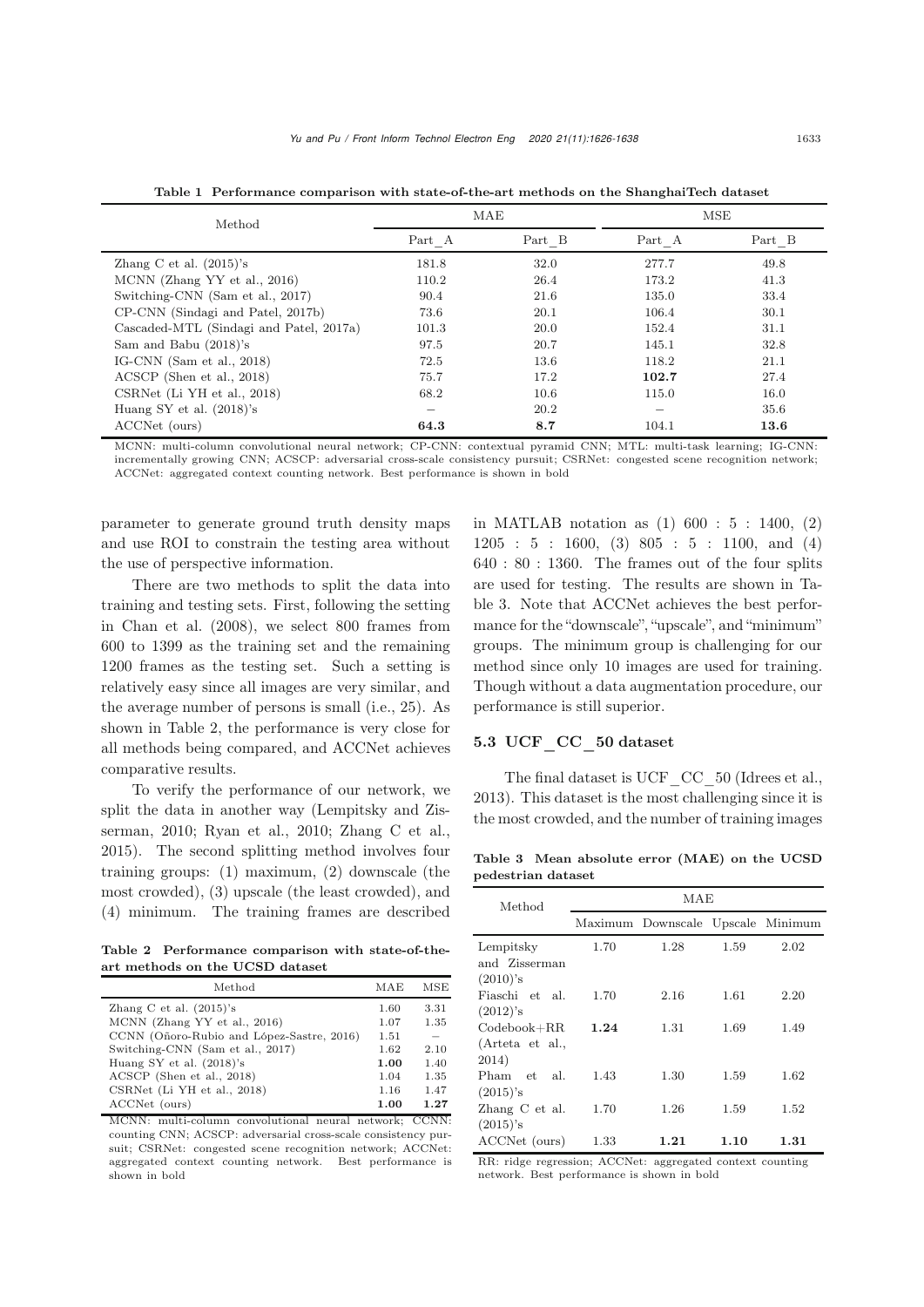is tiny. It contains only a total of 50 images with varying resolutions and diverse scenes. However, the average person count for each image is up to 1280. For this particular dataset, we use the geometryadaptive Gaussian method to generate the ground truth density map [\(Zhang YY et al., 2016\)](#page-12-4). Similar to [Idrees et al.](#page-11-2) [\(2013\)](#page-11-2), we report the five-fold crossvalidation performance in Table [4.](#page-8-1) Note that ACC-Net achieves the best performance for both MAE and MSE. Compared with ACSCP [\(Shen et al., 2018\)](#page-12-3), a 30.7% improvement is achieved in terms of MAE. Compared with SANet [\(Cao et al., 2018\)](#page-11-3), a 22.0% improvement is achieved in terms of MAE. For such a difficult dataset, the improvements demonstrate the effectiveness of our method in dealing with highly congested scenes.

#### 5.4 Comparison of computation performance

The computation performance (number of parameters and runtime) is compared on the ShanghaiTech Part\_A dataset. The number of network

<span id="page-8-1"></span>Table 4 Performance comparison with state-of-theart methods on the UCF\_CC\_50 dataset

| Method                                  | MAE   | MSE   |
|-----------------------------------------|-------|-------|
| Zhang C et al. $(2015)$ 's              | 467.0 | 498.5 |
| MCNN (Zhang YY et al., 2016)            | 377.6 | 509.1 |
| Switching-CNN (Sam et al., 2017)        | 318.1 | 439.2 |
| CP-CNN (Sindagi and Patel, 2017b)       | 295.8 | 320.9 |
| Cascaded-MTL (Sindagi and Patel, 2017a) | 322.8 | 397.9 |
| Sam and Babu (2018)'s                   | 354.7 | 491.4 |
| IG-CNN $(Sam et al., 2018)$             | 291.4 | 349.4 |
| ACSCP (Shen et al., 2018)               | 291.0 | 404.6 |
| CSRNet (Li YH et al., 2018)             | 266.1 | 397.5 |
| SANet (Cao et al., 2018)                | 258.4 | 334.9 |
| Huang SY et al. $(2018)$ 's             | 409.5 | 563.7 |
| ACCNet (ours)                           | 201.6 | 282.1 |
|                                         |       |       |

MCNN: multi-column convolutional neural network; CP-CNN: contextual pyramid CNN; MTL: multi-task learning; IG-CNN: incrementally growing CNN; ACSCP: adversarial cross-scale consistency pursuit; CSRNet: congested scene recognition network; SANet: scale aggregation network; ACCNet: aggregated context counting network. Best performance is shown in bold

parameters is shown in Table [5.](#page-8-2) Cascaded-MTL [\(Sindagi and Patel](#page-12-16), [2017a\)](#page-12-16) contains the least number of pa[rameters](#page-12-14) [compared](#page-12-14) [with](#page-12-14) [Switching-CNN](#page-12-14) [\(](#page-12-14)Sam et al., [2017\)](#page-12-14), CP-CNN [\(Sindagi and Patel](#page-12-23), [2017b\)](#page-12-23), PCC Net [\(Gao et al.](#page-11-26), [2019\)](#page-11-26), and the proposed AC-CNet. We focus on these five methods. ACCNet is very competitive in terms of these metrics of model performance. The parameter number of ACCNet is 7.86 MB, and the evaluation results are better than those of the other four methods. In terms of the runtime, ACCNet is the lowest.

# 6 Ablation studies

In this section, ablation studies are conducted to verify the effectiveness and robustness of ACCNet. Data augmentation, additional perspective information, effectiveness of the multi-column block, skip connection, and auxiliary semantic segmentation are investigated on benchmark datasets.

#### <span id="page-8-0"></span>6.1 Data augmentation

We first compare the performance of our network with and without data augmentation. The data aug[mentation](#page-11-0) [procedure](#page-11-0) [is](#page-11-0) [the](#page-11-0) [same](#page-11-0) [as](#page-11-0) [in](#page-11-0) Li YH et al. [\(2018](#page-11-0)). The input image is cropped into  $3 \times 3$  patches at different locations with  $1/4$  size of the original image. After that, all image patches are doubled by mirroring. As illustrated in Table [6,](#page-9-1) ACCNet without data augmentation achieves better performance. The reason is that the employment of max-pooling is remarkably reduced and the dilated convolutional layers are applied as a remedy. The dilated convolutional layers can acquire large receptive fields and keep the input resolution with fewer parameters and little information loss. We can train the network using the distribution as close to the original data distribution as possible.

<span id="page-8-2"></span>Table 5 Comparison of computation performance

| Method                                  | MAE   | MSE   | Parameter number (MB) | Runtime (ms) |
|-----------------------------------------|-------|-------|-----------------------|--------------|
| Cascaded-MTL (Sindagi and Patel, 2017a) | 101.3 | 152.4 | 0.12                  |              |
| Switching-CNN (Sam et al., 2017)        | 90.4  | 135.0 | 15.1                  | 153          |
| CP-CNN (Sindagi and Patel, 2017b)       | 73.6  | 106.4 | 68.4                  | 5113         |
| PCC Net (Gao et al., 2019)              | 73.5  | 124.0 | 0.55                  | 89           |
| ACCNet (ours)                           | 64.3  | 104.1 | 7.86                  | 23           |

MTL: multi-task learning; CNN: convolutional neural network; CP-CNN: contextual pyramid CNN; PCC Net: perspective crowd counting network; ACCNet: aggregated context counting network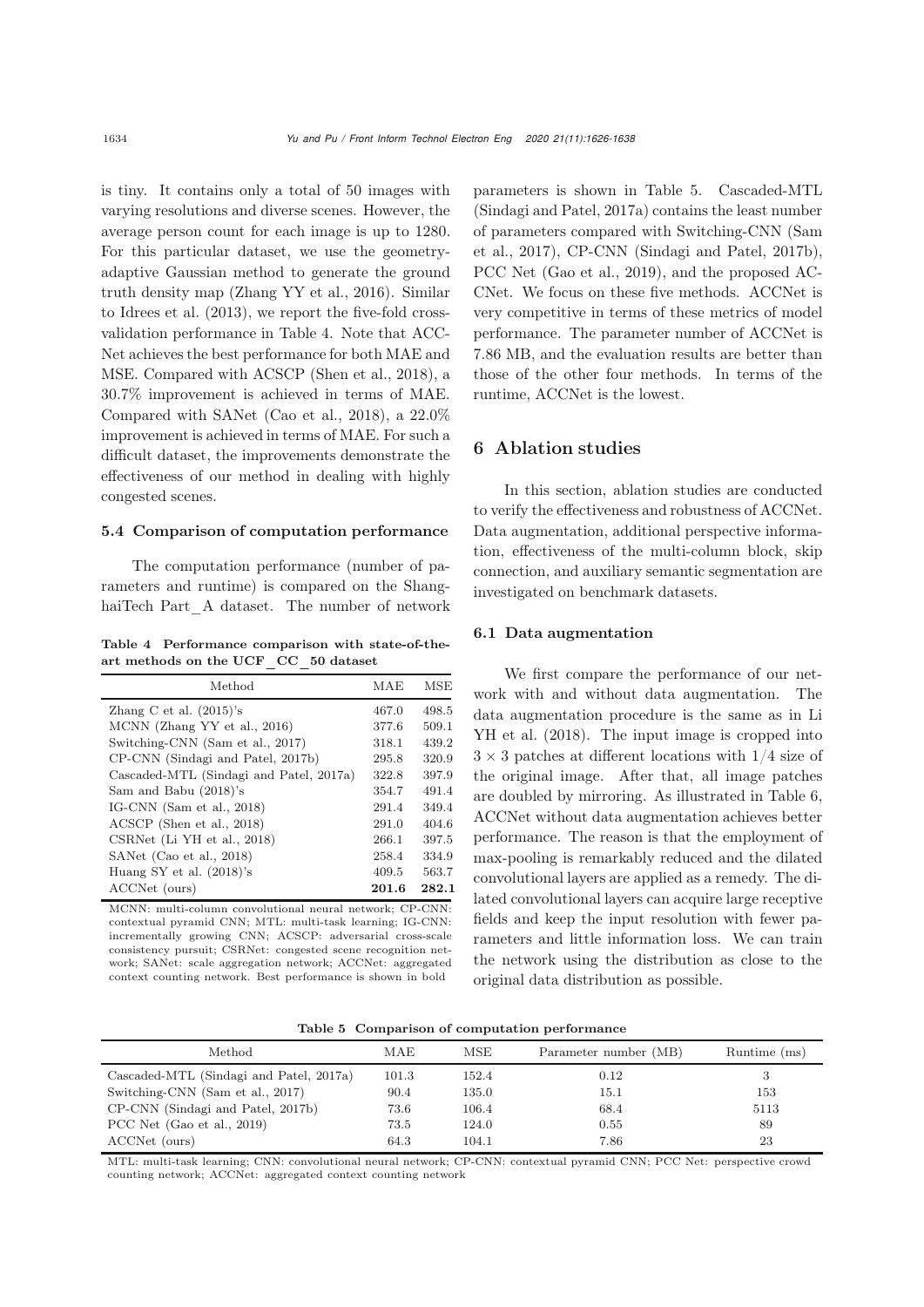<span id="page-9-1"></span>Table 6 Evaluation of data augmentation on benchmark datasets

| Dataset             | Data<br>augmentation | MAE   | <b>MSE</b> |
|---------------------|----------------------|-------|------------|
| ShanghaiTech Part A | with                 | 67.4  | 108.8      |
|                     | $w/\sigma$           | 64.3  | 104.1      |
| UCSD                | with                 | 1.00  | 1.33       |
|                     | W/O                  | 1.00  | 1.27       |
| UCF CC 50           | with                 | 221.6 | 337.4      |
|                     | W/O                  | 201.6 | 282.1      |

with: train ACCNet using a data augmentation procedure; w/o: train ACCNet without any data augmentation procedure. Best performance is shown in bold

#### <span id="page-9-0"></span>6.2 Perspective-free counting by ACCNet

Next, we use the perspective normalization map provided by the UCSD dataset to investigate whether it can further improve the prediction performance. As mentioned in Section 5.2, the perspective map weighs pixels that originate from the objects closer to the camera less than those from the objects further away from the camera. The perspective map value  $p(x, y)$  is the weight at pixel  $(x, y)$  with a range from zero to eight in the UCSD dataset. This can be used to adjust the ground truth density map. Following [Lempitsky and Zisserman](#page-11-15) [\(2010](#page-11-15)), we divide the 2D Gaussian of each person by the perspective value to form the ground truth density map.

The performance comparison is shown in Table [7.](#page-9-2) Although the perspective map is helpful

<span id="page-9-2"></span>Table 7 Evaluation of the performance when perspective information is incorporated using the UCSD dataset

| Method                       | MAE  | MSE  |
|------------------------------|------|------|
| AMDCN with perspective map   | 1.72 |      |
| AMDCN $w/o$ perspective map  | 1.74 |      |
| ACCNet with perspective map  | 1.12 | 1.47 |
| ACCNet $w/o$ perspective map | 1.00 | 1.27 |

AMDCN: aggregated multi-column dilated convolution network; ACCNet: aggregated context counting network. Best performance is shown in bold

for AMDCN [\(Deb and Ventura](#page-11-4), [2018](#page-11-4)) with a lower MAE, the prediction performance slightly declines when the perspective map is incorporated in ACCNet. Although without a perspective map, our method can achieve higher performance than AMDCN [\(Deb and Ventura](#page-11-4), [2018](#page-11-4)) with a perspective map. We conjecture that ACCNet achieves accurate perspective-free counting using abundant context information in the image.

# <span id="page-9-4"></span>6.3 Effectiveness of multi-column block and skip connection

We also verify the effectiveness of the multicolumn block in our network. As mentioned in Section [3.2,](#page-3-1) the key to our proposed multi-column block is the setting of the stride and the mode of the multicolumn. The appropriate stride enables to capture more receptive fields, and the mode of the multicolumn enables to capture more context information.

To better verify the effectiveness of the multicolumn block, we use three settings of networks on benchmark datasets as follows: (a) remove the multicolumn block from the network; (b) adopt the multicolumn block with stride  $= 1$  to verify the setting of the stride;  $(c)$  adopt a convolution layer with stride  $=$ 1 instead of the mode of the multi-column.

We provide comparison analysis on ACCNet and MCNN in terms of the multi-column block. The two settings of the multi-column block are as follows: (d) a new multi-column block with stride  $= 2$  and different kernel sizes (3, 5, 7, and 9); (e) a new multicolumn block with stride  $= 1$  and different kernel sizes (3, 5, 7, and 9).

In addition, we verify the effectiveness of skip connection in our network as follows: (f) remove the skip connection from the network.

The results are reported in Tables [8](#page-9-3) and [9.](#page-10-0) Note that ACCNet achieves the best performance in most cases.

<span id="page-9-3"></span>Table 8 Evaluation of the effectiveness of the multi-column block on benchmark datasets

| <b>Dataset</b>      | MAE   |       |       |       |       | <b>MSE</b> |       |       |       |       |       |        |
|---------------------|-------|-------|-------|-------|-------|------------|-------|-------|-------|-------|-------|--------|
|                     | (a)   |       | (C)   | (d)   | (e)   | ACCNet     | (a)   | (b)   | (c)   | (d)   | (e)   | ACCNet |
| ShanghaiTech Part A | 80.1  | 74.9  | 82.6  | 72.2  | 79.5  | 64.3       | 132.4 | 117.1 | 127.5 | 115.9 | 131.0 | 104.1  |
| ShanghaiTech Part B | 21.4  | 13.2  | 20.1  | 14.6  | 18.7  | 8.7        | 37.0  | 12.5  | 35.6  | 23.1  | 34.0  | 13.6   |
| <b>UCSD</b>         | 10.1  | 6.8   | 8.1   | 6.0   | 9.0   | 1.0        | 9.0   | 7.0   | 8.3   | 7.2   | 11.2  | 1.3    |
| UCF CC 50           | 265.2 | 270.1 | 300.1 | 289.2 | 320.1 | 201.6      | 400.7 | 397.6 | 370.6 | 403.4 | 398.8 | 282.1  |

(a)–(e) denote the various methods described in Section [6.3;](#page-9-4) ACCNet: aggregated context counting network. Best performance is shown in bold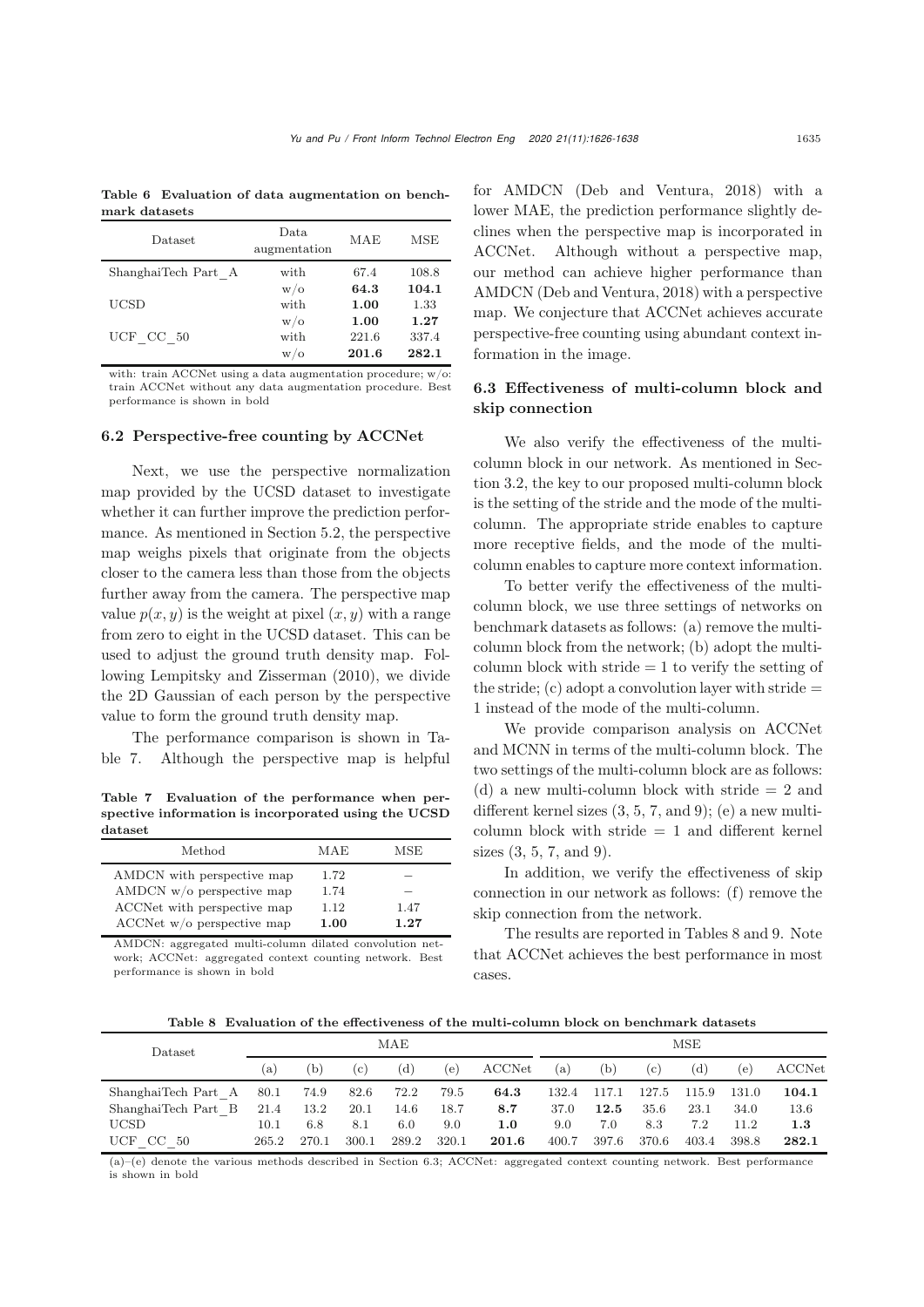| Dataset                                    |                | MAE           | MSE            |               |  |
|--------------------------------------------|----------------|---------------|----------------|---------------|--|
|                                            | (f)            | ACCNet        |                | ACCNet        |  |
| ShanghaiTech Part A<br>ShanghaiTech Part B | 86.4<br>19.8   | 64.3<br>8.7   | 137.0<br>38.1  | 104.1<br>13.6 |  |
| UCSD<br>UCF<br>-50<br>CC.                  | 10.33<br>281.2 | 1.00<br>201.6 | 12.07<br>397.6 | 1.27<br>282.1 |  |

<span id="page-10-0"></span>Table 9 Evaluation of the effectiveness of skip connection on benchmark datasets

(f) denotes the method described in Section [6.3;](#page-9-4) ACCNet: aggregated context counting network. Best performance is shown in bold

#### 6.4 Benefits of semantic segmentation

Finally, we verify the benefits of the semantic segmentation task in our network. We compare the performance with a single density map estimation network. For fair comparison, we use the same experimental settings and the same training and testing data. The results are reported in Table [10.](#page-10-1) The gap between the two methods is significant for both MAE and MSE. It demonstrates that the proposed semantic segmentation task is of great importance in improving the accuracy and robustness of crowd counting. To better verify the effect of semantic segmentation and context information, we have replaced the sigmoid operation by the binarization operation. Pixel values of output greater than zero are set to one, and the remaining pixels are set to zero. In Table [10,](#page-10-1) the results of ACCNet with binarization demonstrate the inadequacy of filtering out merely the background and the effect of semantic segmentation and context information. To further verify the effectiveness of our proposed architecture and the necessity of multi-task mode, we experiment with an auxiliary segmentation network alone. We train the pruning network on the UCSD dataset and compute the density map estimate generated from the segmentation network. The results (Table [11\)](#page-10-2) show the superior performance of ACCNet.

Table 11 Evaluation of the performance of auxiliary segmentation network alone on the UCSD dataset

<span id="page-10-2"></span>

| Method                                        | MAE          | MSE          |
|-----------------------------------------------|--------------|--------------|
| With auxiliary network alone<br><b>ACCNet</b> | 5.79<br>1.00 | 6.30<br>1.27 |
| Best performance is shown in bold             |              |              |

7 Conclusions

In this study, we have proposed a multi-task network combining density map estimation with semantic segmentation to provide a mutual promotion of crowd counting and semantic segmentation. To tackle perspective distortion and background interference, the specially designed multi-column block, the skip connection, and the foreground-background segmentation task are incorporated. The density map estimation task with the multi-column block and skip connection is to extract spatial information and multi-scale information. The global averagepooling and dilated convolutional layers are adopted to provide a comprehensive view of the foreground and background information. Although our method has fewer network parameters, it has superior performance on three benchmark crowd counting datasets. The ablation studies also verify the effectiveness and robustness of the proposed network.

#### Contributors

Jian PU guided the research. Jian PU and Si-yue YU designed the research. Si-yue YU drafted the manuscript. Jian PU helped organize and polish the manuscript. Si-yue YU revised and finalized the paper.

#### Compliance with ethics guidelines

Si-yue YU and Jian PU declare that they have no conflict of interest.

#### References

Arteta C, Lempitsky V, Noble JA, et al., 2014. Interactive object counting. European Conf on Computer Vision,

<span id="page-10-1"></span>Table 10 Evaluation of the performance of semantic segmentation on benchmark datasets

|                     |               | MAE                              |                             | <b>MSE</b> |                                  |                             |  |
|---------------------|---------------|----------------------------------|-----------------------------|------------|----------------------------------|-----------------------------|--|
| Dataset             | <b>ACCNet</b> | $\rm ACCNet~w/o$<br>segmentation | ACCNet with<br>binarization | ACCNet     | $\rm ACCNet~w/o$<br>segmentation | ACCNet with<br>binarization |  |
| ShanghaiTech Part A | 64.3          | 74.9                             | 71.3                        | 104.1      | 118.2                            | 112.0                       |  |
| ShanghaiTech Part B | 8.7           | 17.6                             | 12.1                        | 13.6       | 22.6                             | 25.0                        |  |
| <b>UCSD</b>         | 1.00          | 1.77                             | 1.92                        | 1.27       | 3.29                             | 3.01                        |  |
| UCF CC 50           | 201.6         | 234.0                            | 224.8                       | 282.1      | 322.8                            | 310.9                       |  |

Best performance is shown in bold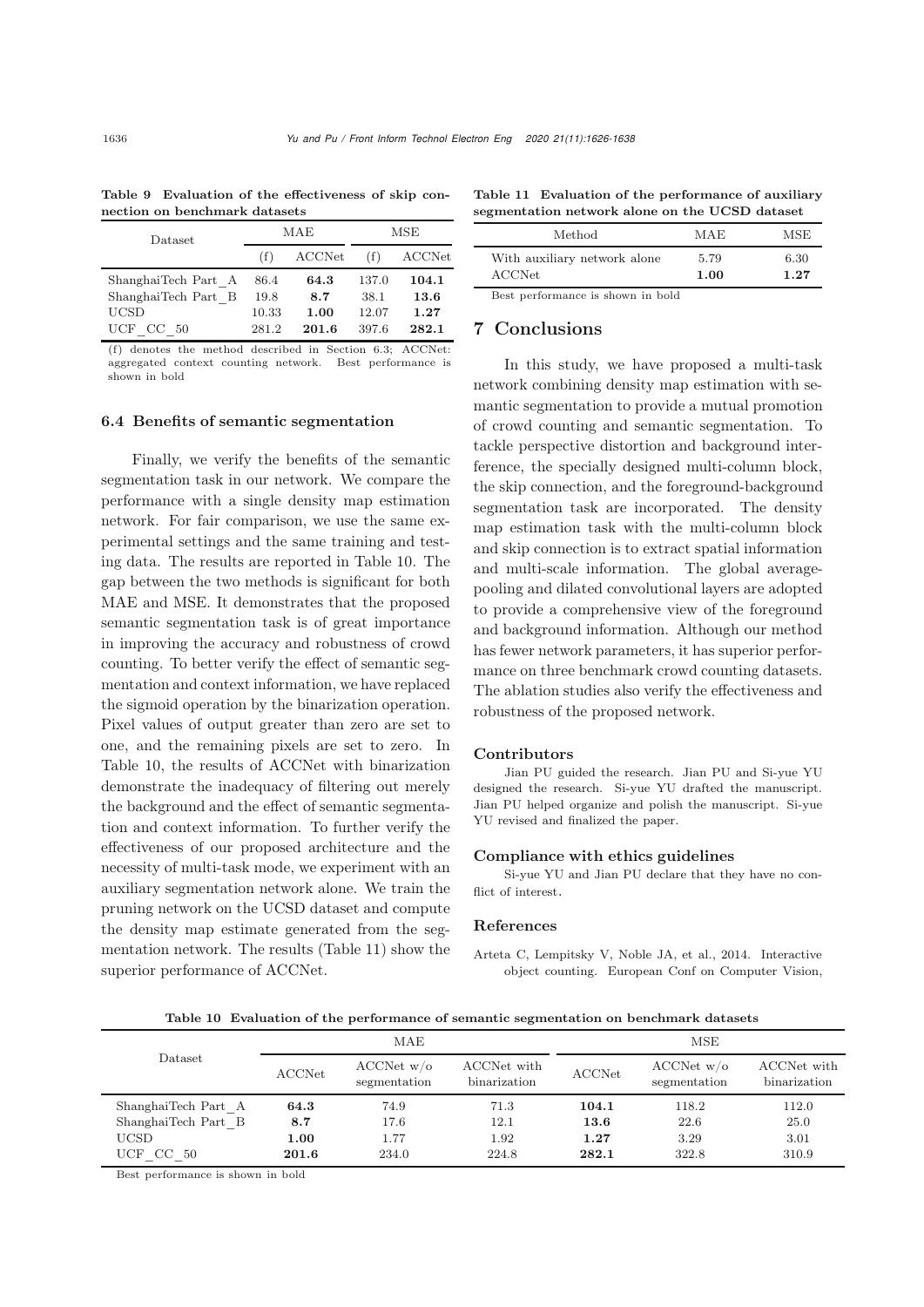p.504-518.

https://doi.org/10.1007/978-3-319-10578-9\_33

- <span id="page-11-16"></span>Boominathan L, Kruthiventi SSS, Babu RV, 2016. Crowd-Net: a deep convolutional network for dense crowd counting. ACM Int Conf on Multimedia, p.640-644. https://doi.org/10.1145/2964284.2967300
- <span id="page-11-3"></span>Cao XK, Wang ZP, Zhao YY, et al., 2018. Scale aggregation network for accurate and efficient crowd counting. European Conf on Computer Vision, p.757-773. https://doi.org/10.1007/978-3-030-01228-1\_45
- <span id="page-11-13"></span>Chan AB, Vasconcelos N, 2012. Counting people with lowlevel features and Bayesian regression. *IEEE Trans Image Process*, 21(4):2160-2177. https://doi.org/10.1109/TIP.2011.2172800
- <span id="page-11-23"></span>Chan AB, Liang ZSJ, Vasconcelos N, 2008. Privacy preserving crowd monitoring: counting people without people models or tracking. IEEE Conf on Computer Vision and Pattern Recognition, p.1-7. https://doi.org/10.1109/CVPR.2008.4587569
- <span id="page-11-8"></span>Chen K, Loy CC, Gong SG, et al., 2012. Feature mining for localised crowd counting. British Machine Vision Conf, Article 21. https://doi.org/10.5244/c.26.21
- <span id="page-11-7"></span>Chen LC, Papandreou G, Schroff F, et al., 2017. Rethinking atrous convolution for semantic image segmentation. https://arxiv.org/abs/1706.05587
- <span id="page-11-22"></span>Chen LC, Papandreou G, Kokkinos I, et al., 2018. DeepLab: semantic image segmentation with deep convolutional nets, atrous convolution, and fully connected CRFs. *IEEE Trans Patt Anal Mach Intell*, 40(4):834-848. https://doi.org/10.1109/TPAMI.2017.2699184
- <span id="page-11-10"></span>Cheng J, Wang PS, Li G, et al., 2018. Recent advances in efficient computation of deep convolutional neural networks. *Front Inform Technol Electron Eng*, 19(1):64- 77.

https://doi.org/10.1631/FITEE.1700789

- <span id="page-11-20"></span>Cong RM, Lei JJ, Fu HZ, et al., 2018. Co-saliency detection for RGBD images based on multi-constraint feature matching and cross label propagation. *IEEE Trans Image Process*, 27(2):568-579. https://doi.org/10.1109/TIP.2017.2763819
- <span id="page-11-17"></span>Cong RM, Lei JJ, Fu HZ, et al., 2019a. Going from RGB to RGBD saliency: a depth-guided transformation model. *IEEE Trans Cybern*, in press. https://doi.org/10.1109/TCYB.2019.2932005
- <span id="page-11-5"></span>Cong RM, Lei JJ, Fu HZ, et al., 2019b. Review of visual saliency detection with comprehensive information. *IEEE Trans Circ Syst Video Technol*, 29(10):2941-2959. https://doi.org/10.1109/TCSVT.2018.2870832
- <span id="page-11-21"></span>Cong RM, Lei JJ, Fu HZ, et al., 2019c. Video saliency detection via sparsity-based reconstruction and propagation. *IEEE Trans Image Process*, 28(10):4819-4831. https://doi.org/10.1109/TIP.2019.2910377
- <span id="page-11-11"></span>Dalal N, Triggs B, 2005. Histograms of oriented gradients for human detection. IEEE Conf on Computer Vision and Pattern Recognition, p.886-893. https://doi.org/10.1109/CVPR.2005.177
- <span id="page-11-4"></span>Deb D, Ventura J, 2018. An aggregated multicolumn dilated convolution network for perspective-free counting. IEEE Conf on Computer Vision and Pattern Recognition Workshops, p.195-204. https://doi.org/10.1109/CVPRW.2018.00057
- <span id="page-11-1"></span>Dollar P, Wojek C, Schiele B, et al., 2012. Pedestrian detection: an evaluation of the state of the art. *IEEE Trans Patt Anal Mach Intell*, 34(4):743-761. https://doi.org/10.1109/TPAMI.2011.155
- Fiaschi L, Nair R, Koethe U, et al., 2012. Learning to count with regression forest and structured labels. Int Conf on Pattern Recognition, p.2685-2688.
- <span id="page-11-26"></span>Gao JY, Wang Q, Li XL, 2019. PCC Net: perspective crowd counting via spatial convolutional network. *IEEE Trans Circ Syst Video Technol*, in press. https://doi.org/10.1109/TCSVT.2019.2919139
- <span id="page-11-18"></span>He XT, Peng YX, Zhao JJ, 2018. Fast fine-grained image classification via weakly supervised discriminative localization. *IEEE Trans Circ Syst Video Technol*, 29(5):1394-1407.

https://doi.org/10.1109/TCSVT.2018.2834480

- <span id="page-11-19"></span>Huang JH, Di XG, Wu JD, et al., 2020. A novel convolutional neural network method for crowd counting. *Front Inform Technol Electron Eng*, 21(8). https://doi.org/10.1631/FITEE.1900282
- <span id="page-11-24"></span>Huang SY, Li X, Zhang ZF, et al., 2018. Body structure aware deep crowd counting. *IEEE Trans Image Process*, 27:1049-1059.

https://doi.org/10.1109/TIP.2017.2740160

<span id="page-11-2"></span>Idrees H, Saleemi I, Seibert C, et al., 2013. Multi-source multi-scale counting in extremely dense crowd images. IEEE Conf on Computer Vision and Pattern Recognition, p.2547-2554.

https://doi.org/10.1109/CVPR.2013.329

- <span id="page-11-15"></span>Lempitsky V, Zisserman A, 2010. Learning to count objects in images. Conf and Workshop on Neural Information Processing Systems, p.1324-1332.
- <span id="page-11-6"></span>Li CY, Cong RM, Hou JH, et al., 2019. Nested network with two-stream pyramid for salient object detection in optical remote sensing images. *IEEE Trans Geosci Remote Sens*, 57(11):9156-9166. https://doi.org/10.1109/TGRS.2019.2925070
- <span id="page-11-12"></span>Li M, Zhang ZX, Huang KQ, et al., 2008. Estimating the number of people in crowded scenes by MID based foreground segmentation and head-shoulder detection. Int Conf on Pattern Recognition, p.1-4. https://doi.org/10.1109/ICPR.2008.4761705
- <span id="page-11-0"></span>Li YH, Zhang XFF, Chen DM, 2018. CSRNet: dilated convolutional neural networks for understanding the highly congested scenes. IEEE Conf on Computer Vision and Pattern Recognition, p.1091-1100. https://doi.org/10.1109/CVPR.2018.00120
- <span id="page-11-14"></span>Long J, Shelhamer E, Darrell T, 2015. Fully convolutional networks for semantic segmentation. IEEE Conf on Computer Vision and Pattern Recognition, p.3431-3440. https://doi.org/10.1109/CVPR.2015.7298965
- <span id="page-11-9"></span>Loy CC, Chen K, Gong SG, et al., 2013. Crowd Counting and Profiling: Methodology and Evaluation. Springer, New York, USA. https://doi.org/10.1007/978-1-4614-8483-7\_14
- <span id="page-11-25"></span>Oñoro-Rubio D, López-Sastre RJ, 2016. Towards perspective-free object counting with deep learning. European Conf on Computer Vision, p.615-629. https://doi.org/10.1007/978-3-319-46478-7\_38